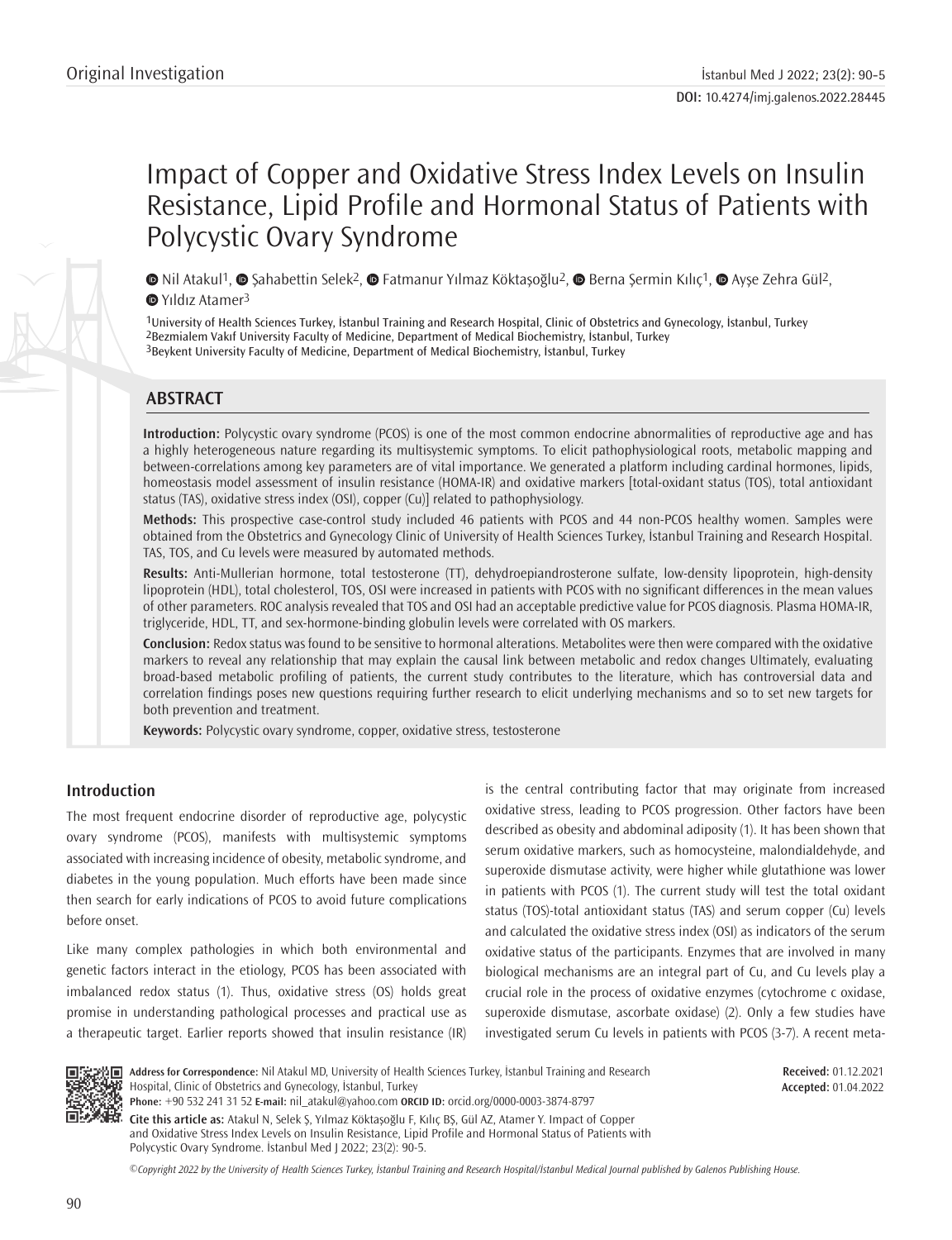analysis reported that Cu in patients with PCOS was higher than healthy and PCOS women with IR (8). To our knowledge, the correlation of Cu levels with hormonal levels in patients with PCOS was studied only in one study (5), with no studies regarding its correlation with lipid parameters.

Correlation of hormonal levels in PCOS with OS markers was studied only in several studies (9-11) with inconclusive results. Our work will contribute to the literature showing new evidence on serum hormone levels and possible correlations with investigated oxidative markers), implying their etiological role in PCOS development.

Ultimately, this study showed new evidence on the serum levels of a specific hormone, lipid, and OS markers related to the pathophysiology of PCOS. Metabolic parameters will then be compared with oxidative markers to reveal any relationship that may explain the causal link between metabolic and redox changes. involving a set of parameters reflecting functions, our work will also contribute to the integrated understanding of PCOS.

#### **Methods**

A minimum number of 40 individuals were required for each group (given the effect size of 0.60 and p-value of 0.05), adjusting the 80% level in power analysis.

This prospective case-control study included 46 patients with PCOS and 44 non-PCOS healthy women aged between 18 and 43. Participants applying to the University of Health Sciences Turkey, İstanbul Training and Research Hospital, Clinic of Gynaecology and Obstetrics were selected from October 2020 to January 2021, and PCOS diagnosis was made in compliance with the Rotterdam criteria (12). The control group of 44 healthy, reproductive-aged women who voluntarily joined our study was recruited upon admission to our outpatient clinic for routine gynecologic examination. The control group body mass index (BMI) and age were matched to patients with PCOS in our study. All the control patients were selected from non-PCOS patients who were thoroughly examined before inclusion in the study. The serum levels of anti-Mullerian hormone (AMH), total testosterone (TT), follicle-stimulating hormone (FSH), luteinizing hormone (LH), dehydroepiandrosterone sulfate (DHEA-SO4), prolactin (PRL), thyroid-stimulating hormone (TSH), and lipid parameters [total cholesterol (TC), high-density lipoprotein (HDL), low-density lipoprotein (LDL), triglyceride (TG)], were investigated with OS markers (TOS, TAS, Cu, OSI) and compared between the two groups.

The study was conducted under the Declaration of Helsinki and was approved by the Ethics Committee of University of Health Sciences Turkey, İstanbul Training and Research Hospital (approval number: 2515, date: 18.09.2020). Each participant gave written consent.

## **Inclusion Criteria**

Patients who met the following two or three criteria were selected: oligo/anovulation, hyperandrogenism (HA) (clinical/biochemical), and polycystic ovaries on ultrasound. All individuals were 18-43-year-old women, and serum samples were collected during their first visit (after a confirmed PCOS diagnosis for patients and, if not, for controls).

#### **Exclusion Criteria**

Exclusion criteria for both the PCOS and control groups included pregnancy, congenital adrenal hyperplasia, adrenal/ovarian tumors, diabetes mellitus, hyperprolactinemia, hypothyroidism, Cushing disease, and oral contraceptive use hypogonadotropic hypogonadism. Individuals with chronic diseases (including cardiovascular-renal diseases), malignancies, active infection, and regular drug/alcohol/ cigarette usage were also excluded from the study.

Forty-six patients with PCOS and 44 controls who matched for BMI and age were included in the study. Samples were obtained from the Obstetrics and Gynecology Clinic of University of Health Sciences Turkey, İstanbul Training and Research Hospital. Morning venous blood samples were obtained between 9 and 10 am between days 3 and 5 of the menstrual cycle; after centrifugation at 2000-3000 rpm at 4 °C for 20 min, serum samples were separated and frozen at -80 °C until assayed. The serum, TAS, TOS, and Cu levels were measured by automated methods.

#### **Determination of Hormone and Lipid Levels**

Hormone levels and lipid markers were analyzed in the biochemistry laboratory. LH, FSH, TT, DHEAS, PRL, and TSH serum levels were assessed using a UniCel DxI800 analyzer (Beckman Coulter, Brea, CA) immunoenzymatically. AMH levels were measured using the electrochemiluminescence immunoassay method (Roche-Cobas E411, Roche Diagnostics, Mannheim, Germany). Metabolic and lipid profiles (fasting glucose, HDL, LDL, TC and TG) were determined via spectrophotometric analysis [Beckman Coulter AU 5800 analyzer, Beckman Coulter, Brea, CA (Abbott Diagnostics, USA)]. Homeostasis model assessment of insulin resistance (HOMA-IR)=fasting blood glucose (mmol/L) x fasting blood plasma insulin (mU/mL)/22.5.

#### **Determination of TAS**

From Erel's (13) method, fully automatic colorimetry was used for serum TAS-level measurement (analysis done with Abbott ARCHITECT c8000 clinical chemistry analyzer). Measuring the number of OHradicals is the principle of the Erel method. To produce the OH-radical, o-Diasidine ferrous ion with  $H_2O_2$  had a Fenton-type chemical reaction, and a change in the color occurs. Changes in color could be prevented by neutralization of oxidants with serum antioxidants. Oxidative free radical reactions induced by OH-, determined the antioxidant capacity by this method. An alpha-tocopherol analog Trolox was used for this method.

Trolox equivalent, mmol/L given in the results. The method sensitivity is 3%.

#### **Determination of TOS**

Another method by Erel (14), used for measuring serum TOS levels by fully automatic photometry Erel (14) (analysis done with an Abbott ARCHITECT c8000 clinical chemistry analyzer. The oxidization of o-dianisidine ferrous ions to ferric ions was the principle of this method. The xylenol orange induced color changes are visualized as oxidation of ferric ions in an acidic environment. The number of oxidants in the serum is correlated with the color density.  $H_2O_2$  is the standard method.  $H_2O_2$  equivalent, µmol/L given in the results. The metsensitivityvity is 2%.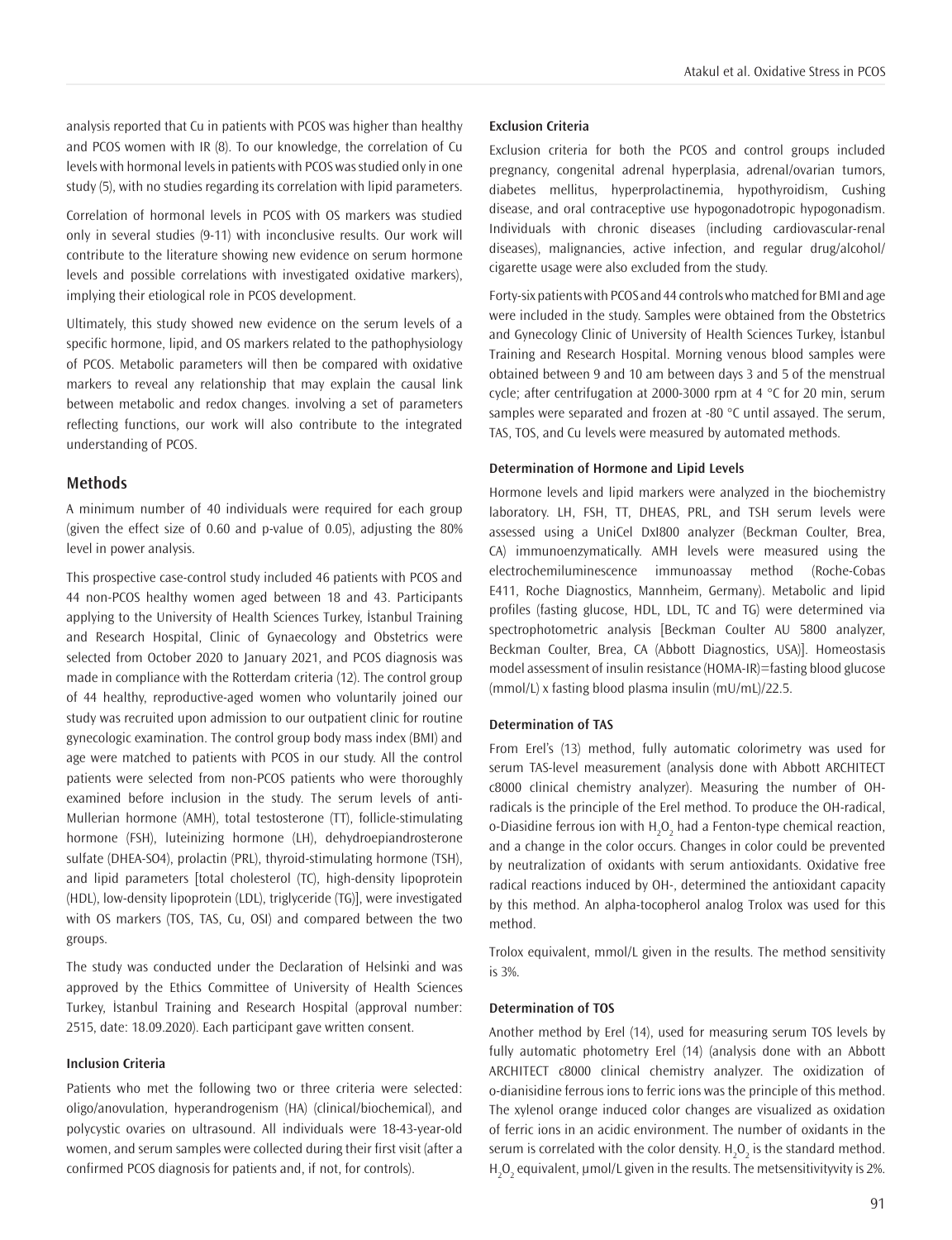#### **Calculation of OSI**

The OSI (arbitrary unit)=TOS (µmol  $H_2O_2$  Eq/L)/10 $\times$ TAS (mmol Trolox  $Eq/L$ ).

## **Determination of Serum Cu levels**

The available Rel Assay Cu measurement kit (Gaziantep, Turkey) was used for serum Cu measurements by full photometry (c8000 Abbott ARCHITECT clinical chemistry analyzers). The color change of DiBr-PAESA from red-orange to violet in an alkaline environment is proportional to Cu levels in samples (µg/dL). The red-orange DiBr-PAESA conversion to violet by the alkaline environment is proportional to Cu levels in the sample (µg/dL). Cu sulfate absorbance changes were measured at around 572 mm.

#### **Statistical Analysis**

G Power software was used to calculate the study's sample size (2021, Heinrich-Heine-University, Düsseldorf). The Shapiro-Wilk test was applied to assess data distributions, and the data were normally distributed (p≥0.05). Group differences were defined using an independent sample t-test. The results are shown as the mean  $\pm$  standard deviation, and p=0.05 was set as the level of statistical significance. Correlation analysis was carried out for each group. Receiver operating characteristic curve (ROC) analysis was performed to define the discrimination ability of the investigated serum parameters for PCOS. Discriminant analysis was performed to determine the prediction capacity of the parameters for PCOS. Analyses were performed with IBM SPSS version 27.0 software (IBM Corporation, Armonk, NY, USA).

#### **Results**

Demographic and clinical data are shown in Table 1. No differences in age or BMI were observed between the groups (p>0.05).

Significantly higher levels of AMH, TT, DHEAS, LDL, HDL, TC, TOS, and OSI and significantly lower levels of FSH were recorded in patients with PCOS (p<0.05). There was no significant difference in the mean values of LH, PRL, TSH, TG, Cu, and TAS (Table 1).

As an essential parameter for PCOS, the LH/FSH ratio appeared to have a strong positive association with TT, a moderate positive correlation with TGs and a moderate negative correlation with HDL levels (r=0.65, p=0.009, r=0.48, p=0.028, r=-0.46, p=0.024, Table 2). In patients with PCOS, TOS showed a strong positive correlation with OSI and Cu and a moderate correlation with HOMA-IR ( $r=0.94$ ,  $p=0.001$ ,  $r=0.59$ ,  $p=0.023$ ,  $r=0.40$ ,  $p=0.011$ , Table 2). The mean HOMA-IR value was  $2.79\pm2.06$  in patients with PCOS.

Cu levels were strongly correlated with TOS, OSI and sex-hormone binding globulin (SHBG) ( $r=0.59$ ,  $p=0.023$ ,  $r=0.59$ ,  $p=0.001$ ,  $r=0.59$ , p=0.004, Table 2).

TAS was correlated with TT and HOMA-IR ( $r=0.47$ ,  $p=0.023$ ,  $r=0.53$ , p=0.001). Additionally, FSH was moderately correlated with AMH in the PCOS group (r=0.46, p=0.035, Table 2).

Investigating lipid profile associations with TGs showed a moderate positive correlation with the LH/FSH ratio and LH value in patients

|                                               | Control            | <b>PCOS</b>      | p value    |  |
|-----------------------------------------------|--------------------|------------------|------------|--|
| Age (year)                                    | 24.7±5.4           | $22.8 \pm 5.4$   | ns         |  |
| BMI (kg/m <sup>2</sup> )                      | $24.3 \pm 3.4$     | $25.6 \pm 6.5$   | ns         |  |
| Fasting glucose (mg/dL)                       | $89.4 \pm 8.3$     | $89.8 + 9.5$     | ns         |  |
| AMH (ng/mL)                                   | $3.9 + 3.3$        | $8.5 \pm 2.3$    | $0.001***$ |  |
| FSH (mIU/mL)                                  | $8.9 + 1.1$        | $8.2 \pm 0.9$    | $0.01***$  |  |
| $LH$ (mIU/mL)                                 | $7.8 + 1.1$        | $7.8 + 1.9$      | ns         |  |
| $TT$ (ng/dL)                                  | $46.7 \pm 1.2$     | $52.7 \pm 5$     | $0.001***$ |  |
| $PRL$ ( $\mu$ g/L)                            | $10.9 \pm 1.8$     | $10.8 \pm 2.3$   | ns         |  |
| DHEAS (µg/dL)                                 | $205.4 \pm 8.8$    | 234.8±23.2       | $0.001***$ |  |
| TSH (ng/mL)                                   | $1.7 \pm 1.2$      | $1.8 + 0.9$      | ns         |  |
| $TC$ (mIU/mL)                                 | $146.8 \pm 6.5$    | $174.1 \pm 26.5$ | $0.001***$ |  |
| TG (mg/dL)                                    | $89.1 \pm 23.1$    | $80.5 \pm 32.4$  | ns         |  |
| LDL (mg/dL)                                   | 84.8±10.2          | $112.5 \pm 28.2$ | $0.001***$ |  |
| HDL (mIU/mL)                                  | $42.2 + 2.7$       | $50.7 + 9.1$     | $0.001***$ |  |
| TAS (mmol Trolox Eq/L)                        | $1.5 + 0.1$        | $1.5 \pm 0.2$    | ns         |  |
| TOS (µmol H <sub>2</sub> O <sub>2</sub> Eq/L) | $3.4 \pm 0.7$      | $4.5 \pm 1.6$    | $0.001***$ |  |
| OSI (arbitrary unit)                          | 0.2                | $0.3 + 0.1$      | $0.001***$ |  |
| $Cu^{2+}$ (µg/dL)                             | $117.61 \pm 32.55$ | 123.77±46.95     | ns         |  |
|                                               |                    |                  |            |  |

**Table 1. Demographic and clinical data of the study population**

 $p$ <0.001 level of significance. Values are described as mean  $\pm$  standard deviation (ns: non-significant; \* 0.01<p<0.05; \*\*0.001<p<0.01; \*\*\*p<0.001 level of significance). BMI: Body mass index, AMH: Anti-Mullerian hormone, FSH: Follicle stimulating hormone, LH: Luteinizing hormone, TT: Total testosterone, PRL: Prolactin, DHEA-SO4: Dehydroepiandrosterone sulfate, TSH: Thyroid-stimulating hormone, TC: Total cholesterol, TG: Total triglyceride HDL: High-density lipoprotein, LDL: Low-density lipoprotein, TAS: Total antioxidant status, TOS: Total oxidant status, OSI: Oxidative stress index, Cu: Copper

with PCOS ( $r=0.48$ ,  $p=0.028$ ,  $r=0.47$ ,  $p=0.023$ ), and HDL was negatively related to the LH/FSH ratio and TT ( $r=-0.54$ ,  $p=0.012$ ,  $r=-0.46$ ,  $p=0.024$ Table 2).

The free androgen index (FAI) was calculated as TT/SHBG and obtained only for patients with PCOS (since only patients with PCOS had SHBG values). FAI displayed no significant correlation with any marker.

According to ROC analysis, significant results were obtained for TOS and OSI parameters (Figure 1). OSI had an AUC value of 0.68, and OSI had an AUC value of 0.69 (acceptable diagnostic ability) (Table 3).

None of our OS markers were different according to BMI in patients with PCOS. TOS, TAS, OSI and Cu levels were statistically insignificant in patients with BMI <25 kg/m<sup>2</sup> and BMI  $\geq$ 25 kg/m<sup>2</sup> (p=0.104, p=0.094,  $p=0.174$ ,  $p=0.952$  respectively).

TOS and TAS levels were significantly higher in patients with PCOS with HOMA-IR ≥2 (p=0.045, p=0.021 respectively). TOS levels were 5,19 μmol  $H_2O_2$  Eq/L. TAS levels were 1.54 mmol Trolox Eq/L in patients with PCOS with HOMA-IR ≥2. Cu and OSI levels were statistically insignificant between patients according to HOMA-IR values ( $p=0.449$ ,  $p=0.152$ respectively).

#### **Discussion**

In our study, multiple hormone and metabolic parameters were investigated with OS markers TOS and OSI, which were higher in the PCOS group as expected, whereas TAS and Cu levels were not different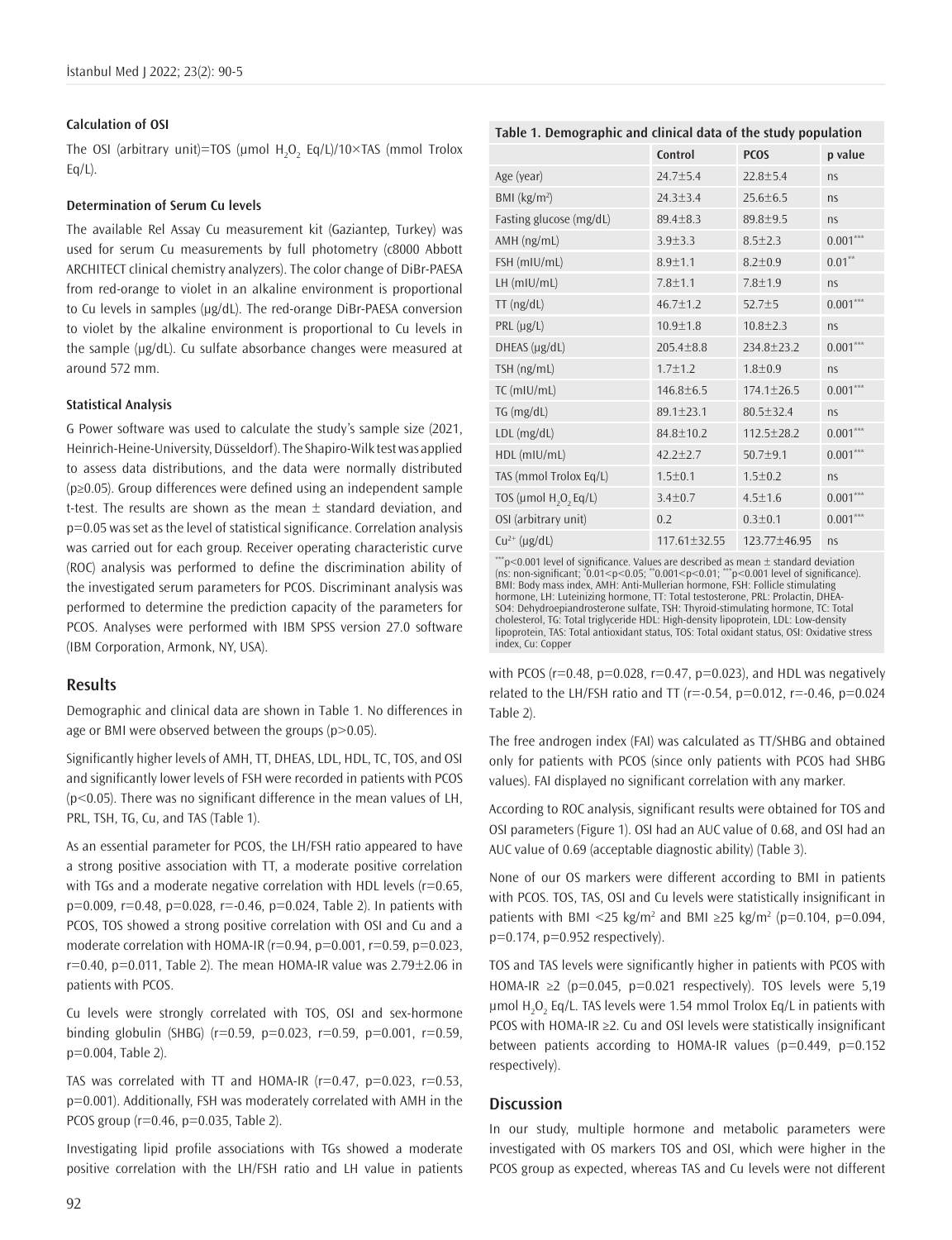| <b>Pearson correlation</b>                    | FSH (mIU/mL)  | $LH$ (mIU/mL) | $TT$ (ng/dL) | LH/FSH     | OSI (arbitrary<br>unit) | Cu $^{2+}$ (µg/dL) | <b>HOMA-IR</b> | p value                 |
|-----------------------------------------------|---------------|---------------|--------------|------------|-------------------------|--------------------|----------------|-------------------------|
| AMH (ng/mL)                                   | $0.46^{\ast}$ |               |              |            |                         |                    |                | 0.035                   |
| LH/FSH                                        |               |               | $0.65***$    |            |                         |                    |                | 0.009                   |
| TAS (mmol Trolox Eq/L)                        |               |               | $0.47*$      |            |                         |                    | $0.53**$       | 0.023<br>0.001          |
| BMI $(kg/m2)$                                 |               | $0.52***$     |              | $0.45*$    |                         |                    |                | 0.011<br>0.041          |
| TC (mIU/mL)                                   |               |               |              |            |                         |                    |                |                         |
| TG (mg/dL)                                    |               | $0.47*$       |              | $0.48*$    |                         |                    |                | 0.025<br>0.028          |
| LDL (mIU/mL)                                  |               |               |              |            |                         |                    |                |                         |
| HDL (mIU/mL)                                  |               |               | $-0.46*$     | $-0.54***$ |                         |                    |                | 0.024<br>0.012          |
| TOS (µmol H <sub>2</sub> O <sub>2</sub> Eq/L) |               |               |              |            | $0.94***$               | $0.59***$          | 0.40           | 0.000<br>0.023<br>0.011 |
| OSI (arbitrary unit)                          |               |               |              |            |                         | $0.59**$           |                | 0.000                   |
| SHBG (nmol/L)                                 |               |               |              |            |                         | $0.59**$           |                | 0.004                   |

**Table 2. The correlation table displays the significant associations obtained in the PCOS**

\*Correlation was significant at the 0.01 level (2-tailed). \*Correlation was significant at the 0.05 level (2-tailed). AMH: Anti-Mullerian hormone, FSH: Follicle stimulating hormone, LH: Luteinizing hormone, BMI: Body mass index, TC: Total cholesterol, TG: Total triglyceride, HDL: High-density lipoprotein, LDL: Low-density lipoprotein, TAS: Total antioxidant status, TOS: Total oxidant status, OSI: Oxidative stress index, SHBG: Sex-hormone-binding globulin



**Figure 1.** The ROC curve analysis for predicting PCOS. The blue line represents TOS; the green line represents OSI ROC: Receiver operating characteristic, PCOS: Polycystic ovary syndrome, TOS: Total oxidant status, OSI: Oxidative stress index

between the groups. A discriminant analysis with TOS and OSI values detected PCOS with acceptable diagnostic ability. The direct correlation between OS markers and plasma HOMA-IR, TG, HDL, TT, or SHBG levels suggest that metabolic imbalance and hormonal disturbance contribute to increased oxidative status.

Despite not being adequate for predicting separately, the LH/FSH ratio may show accordance with specific metabolic characteristics of PCOS.

One study showed that a high LH/FSH ratio was related to insulin, TT, and AMH levels in a subgroup of patients with PCOS (15). Our results showed that patients PCOS had a strong correlation between the LH/FSH ratio and TT. This may explain the causal relationship of TT secretion with LH levels and contribute to the common understanding of PCOS pathophysiology. Interestingly, the PCOS group LH/FSH ratio also positively correlated with TGs and BMI and a negative correlation with HDL. In a recent study, fasting vs random PCOS blood analysis showed low levels of TC and LH levels in fasting but no difference in LH/FSH levels (16). All these relationships may provide insight into PCOS physiology and help interpret PCOS metabolism with an integral approach. The impaired correlation between OS markers and the LH/FSH ratio in the PCOS group seems to indicate that serum hormone alterations occur independently of OS. Here, enhanced OS seems more of a result of metabolic imbalance rather than being an etiological factor. Previous research supported this hypothesis by claiming that PCOS-related OS does not directly on the hormone profile in PCOS and would likely result from metabolic perturbations such as IR, dyslipidemia and obesity (17).

HA is one of the main characteristics of the disease and indicates that PCOS after other causes of HA have been ruled out. Eliciting the pathophysiological role of the circulating androgenic hormones that lead to HA setting is of prime importance. The correlation analysis of DHEAS in one study of patients with PCOS showed no relationship with fasting glucose, lipids, or pathogenesis-related hormones, supporting the that DHEAS independently increases the metabolic alteration seen in PCOS (18).

TT levels were positively correlated with TAS levels in patients with PCOS. İncreased TAS activity and its association with TT and HOMA-IR suggest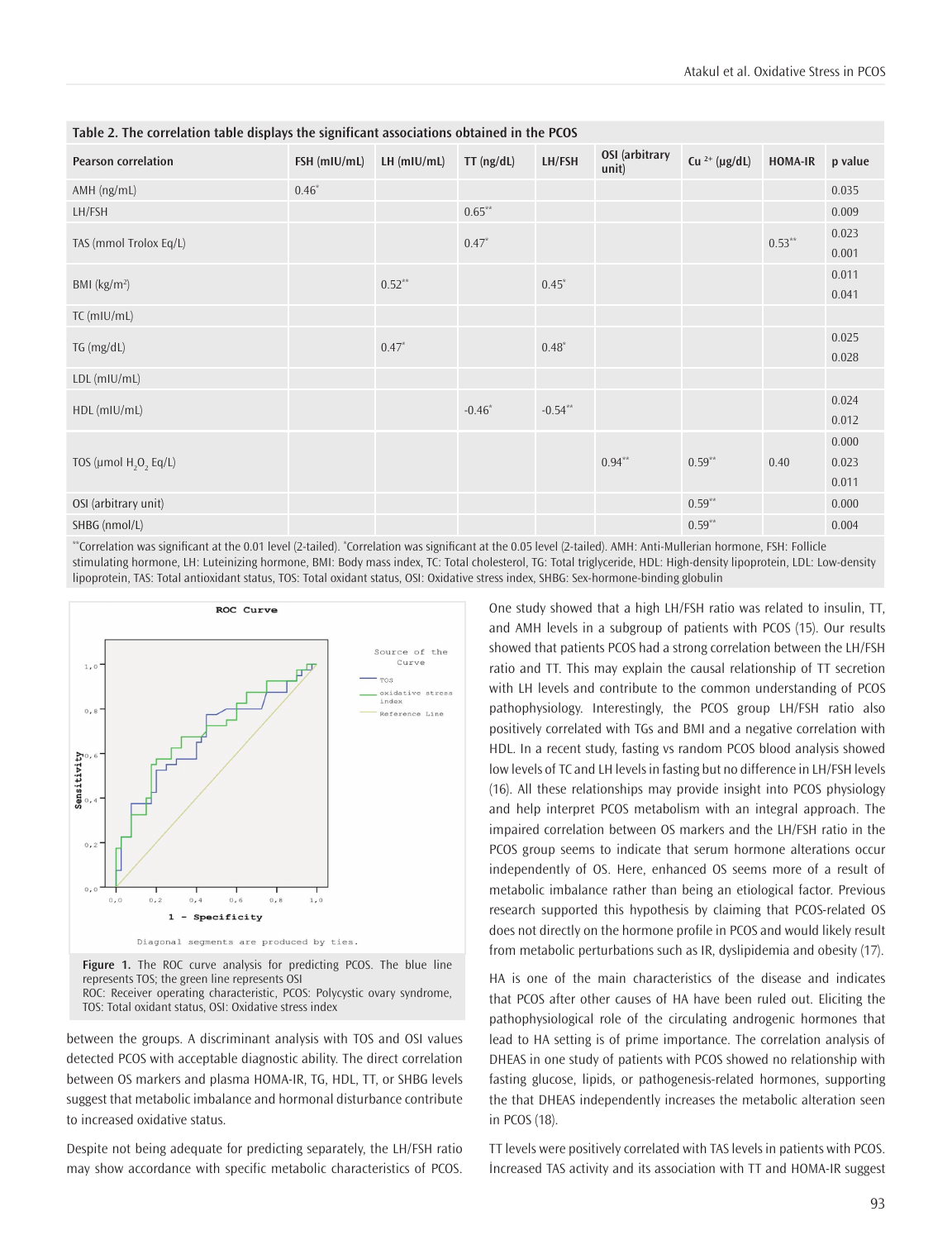| Table 3. PCOS discrimination analysis with TOS and OSI parameters |                 |             |             |            |                  |            |             |             |
|-------------------------------------------------------------------|-----------------|-------------|-------------|------------|------------------|------------|-------------|-------------|
|                                                                   | Diagnostic test |             |             |            | <b>ROC</b> curve |            |             |             |
|                                                                   | Cut-off         | Sensitivity | Specificity | <b>PPV</b> | <b>NPV</b>       | <b>AUC</b> | 95% CI      |             |
| <b>OSI</b>                                                        | >2.5            | 63.0        | 73.0        | 68.6       | 64.4             | 0.69       | 0.584-0.814 | $0.002$ **  |
| <b>TOS</b>                                                        | $\geq 3.17$     | 78.0        | 55.0        | 62.5       | 68.8             | 0.68       | 0.557-0.795 | $0.007^{*}$ |

## **Table 3. PCOS discrimination analysis with TOS and OSI parameters**

\* PPV: Positive predictive value, NPV: Negative predictive value, CI: Confidence interval, \*\*Receiver operating characteristic curve analysis test, AUC: Area under the curve, OSI: Oxidative stress index, TOS: Total oxidant status

that TAS activity contributes to HA and IR and vice versa, increasing the risk of atherogenesis.

To assess HA status more accurately in females, it is also suggested to include FAI (19). Few studies have investigated FAI levels and correlations with metabolic parameters in patients with PCOS (20-22). To the best of our knowledge, the correlation of FAI levels with markers of OS was not investigated in the population with PCOS. The FAI is a ratio of TT to SHBG (same units), and an indicator of physiologically active testosterone. One study found higher levels of FAI in overweight patients (BMI ≥27) with positive correlations of FAI with glycemia, HOMA-IR, TG, TC, and a negative relation with HDL cholesterol. This suggests that FAI-FT can be used for tract poor cardiometabolic outcomes in the population with PCOS (20). In another study, low FAI levels were associated with higher TC and HDL levels only in lean patients (21). FAI values did not correlate with BMI or any metabolic or OS parameters investigated in our study. Further studies are required to explore these associations.

Regarding other metabolic indicators, fasting glucose was not different between the groups, our findings regarding hormone and OS marker levels in the two groups were evaluated independently from the effect of IR. In this study, HOMA-IR <2 levels were associated with low TAS and TOS levels in PCOS, but no correlation of OS marker levels with BMI was found. The correlation of IR with OS markers has been reported in a few studies. Low levels of OS in patients with PCOS were found in patients with normal IR and low BMI PCOS (23,24). The lack of correlation of OS markers with BMI might produce distinctive and intrinsic defects in insulin secretion in patients with PCOS independent of obesity.

The correlation of testosterone levels with lipid parameters in PCOS shows that the lipid profile was less severely impaired in patients without HA than in those with HA (11,21). Also, HDL levels in our study were negatively correlated with TT. The TG levels were positively related to LH/FSH in patients, which may be value for indicate that LH secretion in PCOS might be related mainly to metabolic disturbances and atherogenesis and that high testosterone levels is secondary to the androgenic response to high LH levels in patients. Globally, the literature has many contrary results about the dyslipidemia patterns of PCOS. A study found that decreased HDL levels with increased TG and LDL in patients (25). Others reported similar HDL and LDL levels while showing a reduced capacity for cholesterol efflux and lipid particle atherogenic pattern and size in patients (VLDL and LDL) (26). Although each patient has a different lipid profile, previous and current findings may underline the enhanced risk of future cardiovascular complications in the population with PCOS. The fact that interfering factors highly influence lipid parameters makes it difficult to make the exact assumptions on the issue. Thus, further research adjusting these factors and including a larger sample size should be conducted to confirm the results.

In our study, trace element Cu levels correlated with TOS, OSI, and SHBG levels in PCOS, and levels were not significantly different from controls. Studies have focused mainly on Cu levels between PCOS and control groups, with sparse reports about its effects on metabolic and hormonal disturbances. In a recent meta-analysis, serum Cu-level prediction of PCOS was not statistically significant but in patients with PCOS with IR, Cu serum levels were higher than non-PCOS patients (8). Zheng et al. (5) reported that each 1-μg/L increase in Cu levels was associated with a change in reproductive hormone levels (LH, testosterone, fasting insulin, and TG), and they assumed that Cu might play a role in the pathogenesis of PCOS related to reproductive hormone levels. Although we found a correlation of Cu levels only with SHBG levels in PCOS, a strong correlation with OS markers showed that chronic Cu overload may have a negative effect on redox status in PCOS by prooxidant and oxidant mechanisms.

Our current study found that the oxidative markers TOS and OSI levels were significantly higher in PCOS than non-PCOS, while TAS values were not statistically different between PCOS and non-PCOS. TOS and TAS elevations were previously recorded for PCOS (19), and OSI was also reported to increase in previous works (23). The findings of a study essentially correspond to the current study and support our results with increased TOS and OSI with no difference in TAS levels (23). In a more recent study, serum OSI, TAS, and TOS levels were significantly different in the PCOS group than in the control group (27). OSI levels were investigated in patients with PCOS only recently (11,23,27-29), and our study is the first to provide a cut-off value for PCOS detection. With these and current findings, we conclude that OS markers are increased in PCOS, showing the imbalanced redox homeostasis of patients.

#### **Study Limitations**

Although each patient has a different lipid profile, previous and current findings may underline the enhanced risk of future cardiovascular complications in the population with PCOS. The fact that lipid parameters are highly influenced by interfering factors makes it difficult the exact assumptions on the issue. Thus, further research adjusting these factors and including a larger sample size should be conducted to verify the discussed results.

## **Conclusion**

Essential hormone levels with lipid profiles and oxidative status of patients were evaluated, offering new evidence to this literature. Discussing the place of OS in PCOS, our premise is that rather than playing a primary role in the initial steps of pathophysiology, OS occurs more likely because of HA or IR. With the correlation findings among